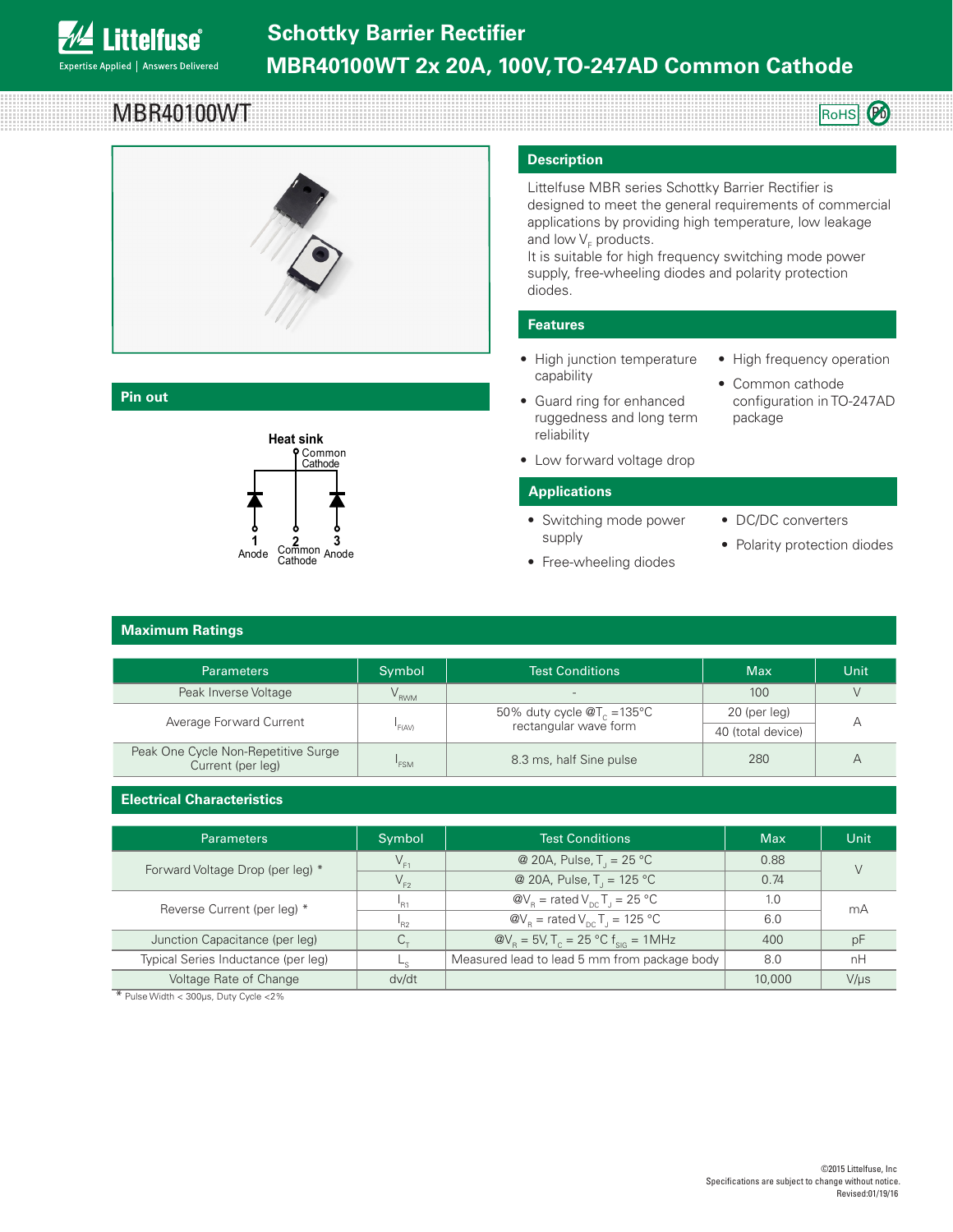# **Thermal-Mechanical Specifications**

| <b>Parameters</b>                              | Symbol          | Test Conditions | <b>Max</b>      | Unit        |
|------------------------------------------------|-----------------|-----------------|-----------------|-------------|
| Junction Temperature                           |                 |                 | $-55$ to $+150$ | $^{\circ}C$ |
| Storage Temperature                            | stg             |                 | $-55$ to $+150$ | $^{\circ}C$ |
| Maximum Thermal Resistance<br>Junction to Case | $R_{thJC}$      | DC operation    | 2.0             | °C/W        |
| Approximate Weight                             | wt              |                 | 6.7             |             |
| Case Style                                     | <b>TO-247AD</b> |                 |                 |             |

# **Figure 1: Typical Forward Characteristics**



# **Figure 3: Typical Junction Capacitance**



## **Figure 2: Typical Reverse Characteristics**